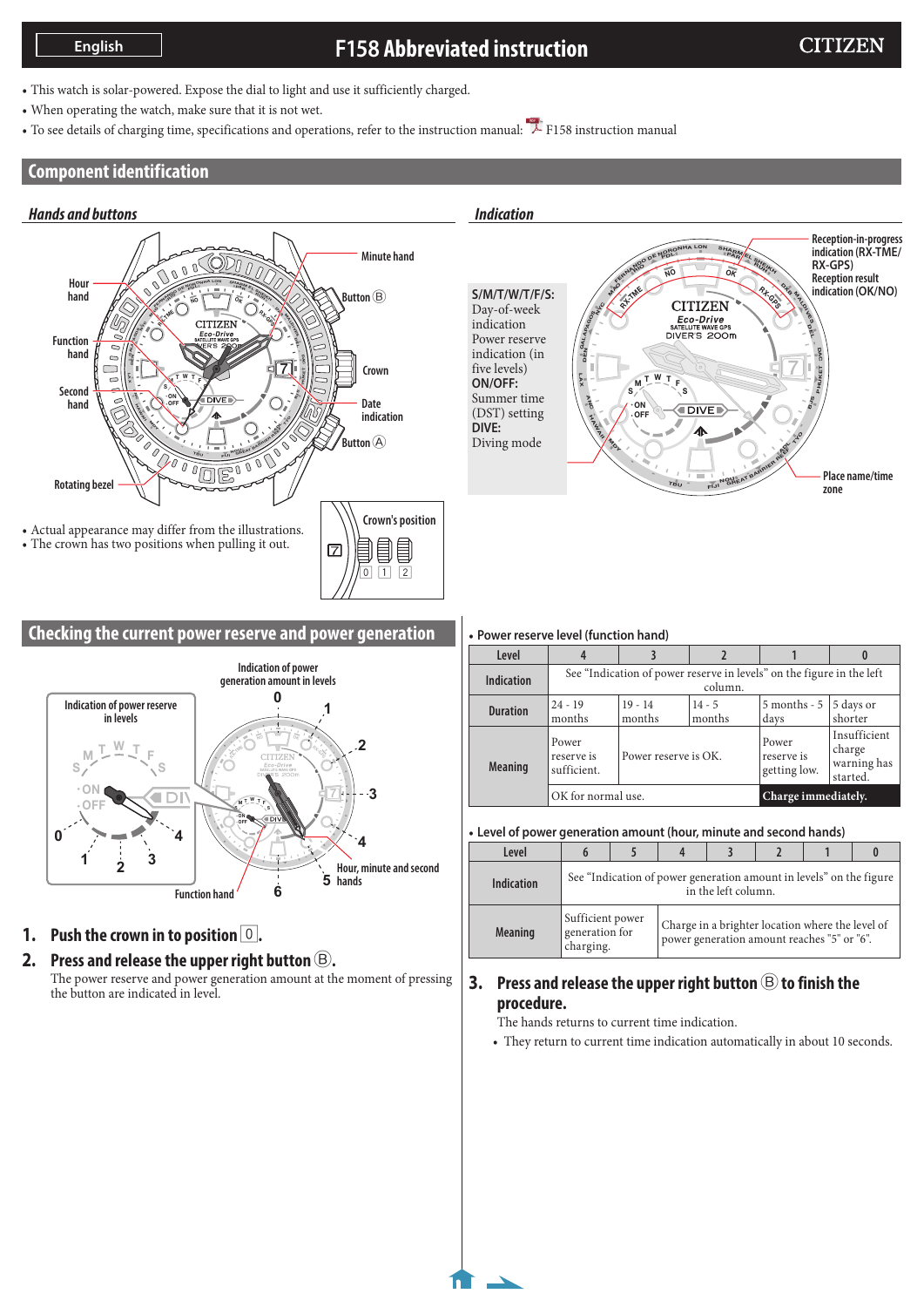#### **Checking the reception result of the satellite signal**

#### **1. Push the crown in to position** 0**.**

**2.** Press and release the lower right button  $\textcircled{A}$ .

The previous reception result is indicated.

| <b>OK</b>      | $\overline{\mathfrak{o}_{\scriptscriptstyle{K}}}$<br>OH<br><b>RA-CAN</b><br>Fco-Driv | Reception was successful. |
|----------------|--------------------------------------------------------------------------------------|---------------------------|
| N <sub>0</sub> | $\overline{o_{k}}$<br>$\overline{w}$<br>- Fine<br>Exo-Drive                          | Reception failed.         |
|                |                                                                                      |                           |

 $\overbrace{\text{Area of the total number of times}}$ <br>• The indication shows the result of the last reception, regardless types of **u**, 01 **H**II The indication shows the result of the last reception, regardered information, or information of location or time.

#### ase the lower right huf **3.** Press and release the lower right button  $\bigcircledA$  to finish the **procedure.**

 $\overline{\text{The hands returns to current time indication}}$ .

• They return to current time indication automatically in about 10 seconds.

### **Setting the world time manually**

This watch can indicate the time around the world according to which of 38 time zones (offsets from UTC — Coordinated Universal Time) is chosen.

- **1.** Pull the crown out to position  $\boxed{1}$ . The second hand indicates the current world time setting and the function hand indicates the current summer time (DST) setting.
- **2. Rotate the crown to set time zone.** Time indication changes.
- **3.** Push the crown in to position  $\boxed{\circ}$  to finish the procedure.<br>The second hand returns to indicate the second.<br>How to read indication of the world time setting The second hand returns to indicate the second.

#### *How to read indication of the world time setting* **RX-TM<sup>E</sup> MAO**  $\overline{\mathbf{r}}$

The watch has 38 time zone markers with several representative area names. A time zone is set by representative area names. A time zone is set by pointing the second hand at one of the markers. In the illustration on the right, the second hand points to 21 seconds and time zone setting is"+9".  $\bullet$  Time zones are represented by offsets from UTC.



 $\leftarrow$  fr  $\rightarrow$ 

|                     |                                      | (Based on information as of September 2019) |                            |  |
|---------------------|--------------------------------------|---------------------------------------------|----------------------------|--|
| <b>Time</b><br>zone | <b>Second</b><br>hand                | Area name                                   | Representative area        |  |
| 0                   | $\overline{0}$                       | <b>LON</b>                                  | London                     |  |
| $+1$                | $\overline{c}$                       | <b>PAR</b>                                  | Paris                      |  |
| $+2$                | $\overline{4}$                       | <b>SHARM EL SHEIKH/</b><br>SSH              | Sharam El Sheikh, Athens   |  |
| $+3$                | 6                                    | <b>RUH</b>                                  | Riyadh                     |  |
| $+3.5$              | 7                                    |                                             | Tehran                     |  |
| $+4$                | 8                                    | <b>DXB</b>                                  | Dubai                      |  |
| $+4.5$              | 9                                    |                                             | Kabul                      |  |
| $+5$                | 10                                   | <b>MALDIVES/MLE</b>                         | Maldives, Karachi          |  |
| $+5.5$              | 12                                   | <b>DEL</b>                                  | Delhi                      |  |
| $+5.75$             | 13                                   |                                             | Kathmandu                  |  |
| $+6$                | 14                                   | <b>DAC</b>                                  | Dhaka                      |  |
| $+6.5$              | 15                                   |                                             | Yangon                     |  |
| $+7$                | 16                                   | <b>PHUKET/HKT</b>                           | Phuket, Bangkok            |  |
| $+8$                | 18                                   | <b>BJS</b>                                  | Beijing/Hong Kong          |  |
| $+8.75$             | 20                                   |                                             | Eucla                      |  |
| $+9$                | 21                                   | <b>TYO</b>                                  | Tokyo                      |  |
| $+9.5$              | 23                                   | <b>ADL</b>                                  | Adelaide                   |  |
| $+10$               | <b>GREAT BARRIER</b><br>25<br>REEF/- |                                             | Great Barrier Reef, Sydney |  |
| $+10.5$             | 26                                   |                                             | Lord Howe Island           |  |
| $+11$               | 27                                   | <b>NOU</b>                                  | Noumea                     |  |
| $+12$               | 29                                   | <b>FIJI/NAN</b>                             | Fiji Islands, Auckland     |  |
| $+12.75$            | 31                                   |                                             | Chatham Islands            |  |
| $+13$               | 32                                   | <b>TBU</b>                                  | Nuku'alofa                 |  |
| $+14$               | 34                                   |                                             | Kiritimati                 |  |
| $-12$               | 36                                   |                                             | Baker Islands              |  |
| $-11$               | 38                                   | <b>MDY</b>                                  | Midway                     |  |
| $-10$               | 40                                   | <b>HAWAII/HNL</b>                           | Hawaii, Honolulu           |  |
| $-9.5$              | 41                                   |                                             | Marquesas Islands          |  |
| -9                  | 42                                   | <b>ANC</b>                                  | Anchorage                  |  |
| -8                  | 44                                   | <b>LAX</b>                                  | Los Angeles                |  |
| -7                  | 46                                   | <b>DEN</b>                                  | Denver                     |  |
| -6                  | 48                                   | <b>GALAPAGOS/SCY</b>                        | Galápagos Islands, Chicago |  |
| -5                  | 50                                   | <b>NYC</b>                                  | New York                   |  |
| -4                  | 52                                   | <b>MAO</b>                                  | Manaus                     |  |
| $-3.5$              | 53                                   |                                             | St. John's                 |  |
| -3                  | 54                                   | <b>RIO</b>                                  | Rio de Janeiro             |  |
| $-2$                | 56                                   | <b>FERNANDO DE</b><br><b>NORONHA/FEN</b>    | Fernando de Noronha        |  |
| $-1$                | 58                                   | PDL                                         | Azores                     |  |

*Table of time zones and representative places*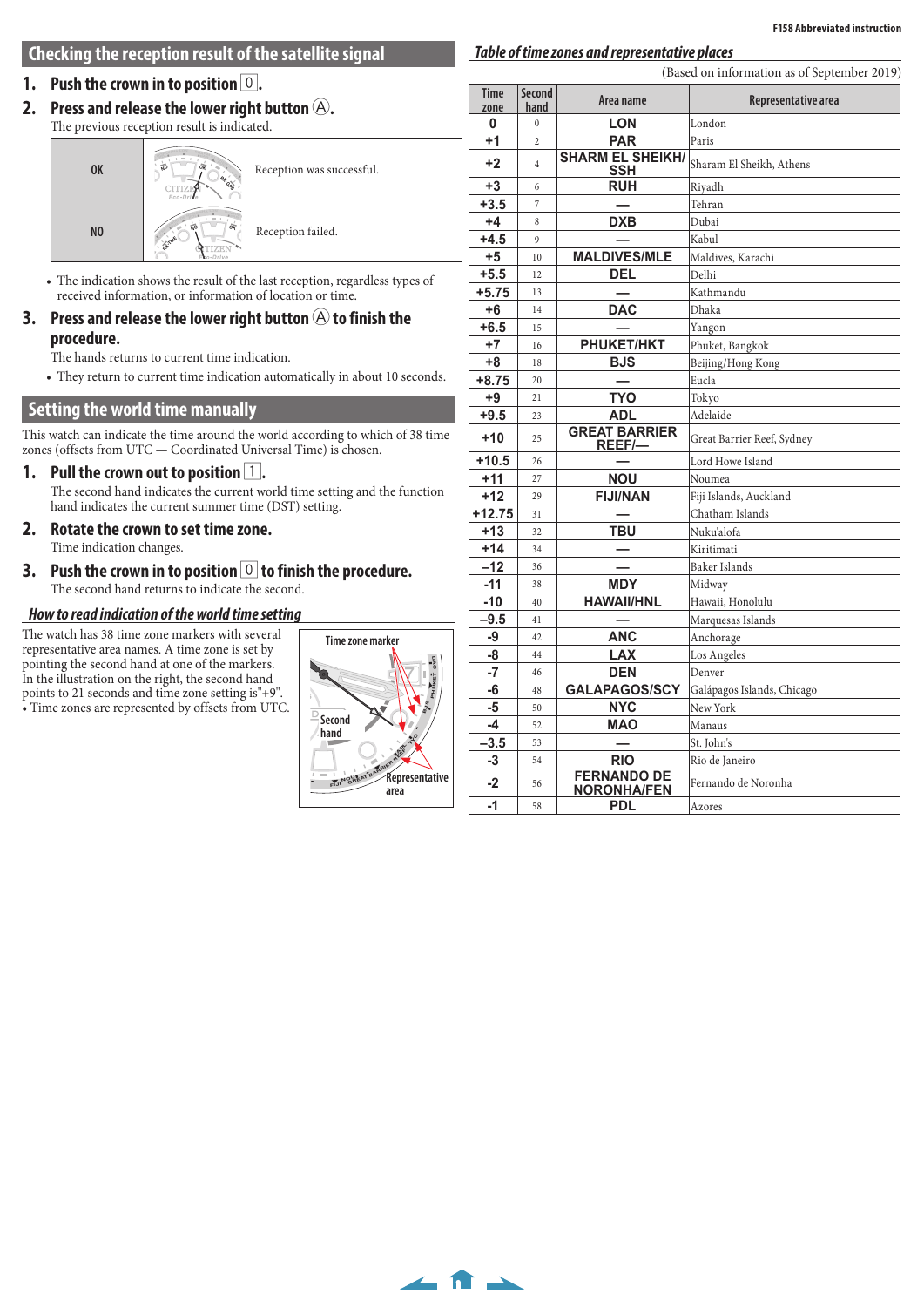### **Receiving the satellite time signal**

• To cancel the reception, press and hold any button until the second hand returns to indicate the second.

#### *Obtaining location information*

A time zone is set automatically and time and calendar are consequently adjusted based on the chosen zone.

• It may take 30 seconds - 2 minutes to obtain location information.

- **1. Push the crown in to position 0.**
- **2.** Press and hold the upper right button  $\circledB$  for 4 seconds until **the second hand points "RX-GPS".**
	- Release the button as the hand points "RX-GPS". Reception starts.
	- After finishing the reception, the second hand indicates the new setting or "NO" of the reception result and returns to indicate the second.

#### *Time reception*

• It may take 3 -30 seconds to receive time information.

- **1. Push the crown in to position**  $\boxed{0}$ .
- **2.** Press and hold the lower right button  $\bigcirc$  for 2 seconds until **the second hand points "RX-TME".**
	- Release the button as the hand points "RX-TME". Reception starts.
	- After finishing the reception, the second hand indicates the reception result and returns to indicate the seconds.

#### *Leap second reception*

• It may take 36 seconds - 13 minutes to receive leap second information.

### **1. Push the crown in to position 0.**

- **2.** Press and hold the lower right button  $\bigcirc$  for 7 seconds.
	- Release the button after the second hand points "**RX-TME**" and turns fully around to point "**RX-TME**" again. Reception starts.
		- After finishing the reception, the second hand indicates the reception result and returns to indicate the seconds.

### **Switching the summer time and standard time**

### **1.** Pull the crown out to position 1.

The second hand indicates the current world time setting and the function hand indicates the current summer time (DST) setting. • When you rotate the crown, the time zone setting changes.

### **2. Press and release the lower right button** A**.**



• Each time you press the button, ON and OFF changes alternately.

**3.** Push the crown in to position  $\vert 0 \vert$  to finish the procedure. The second hand returns to indicate the second.

### **Using the diving mode**

By using the diving mode, you can prevent unintended operation of buttons and deactivate the signal reception function.

### **1.** Push the crown in to position  $\begin{bmatrix} 0 \\ 0 \end{bmatrix}$ .

**2. Press and release both the lower right button** A **and upper right button** B **simultaneously.**

> The hands temporarily show 0:00:00, then the function hands points "DIVE" and the watch turns into the diving mode.

**S S**  $\sqrt{S}$ **ON EDIVE OFF**

**<sup>M</sup> <sup>F</sup> <sup>T</sup> <sup>W</sup> <sup>T</sup>**

• When the hands are kept stopped, deactivate the diving mode and try again.

#### *Deactivating the diving mode*

Press and release both the lower right button  $\overline{\Theta}$  and upper right button  $\overline{\Theta}$  at the same time to deactivate the diving mode.

• Changing the position of the crown also deactivates the diving mode.

### **Checking and adjusting the leap second setting**

You can find a list of leap seconds at the homepage of IERS (INTERNATIONAL EARTH ROTATION & REFERENCE SYSTEMS SERVICE). **http://hpiers.obspm.fr/eop-pc/earthor/utc/TAI-UTC\_tab.html**

- **1.** Pull the crown out to position 2. The second hand points to 0 second. **<sup>P</sup>D<sup>L</sup>**
- The second hand points to 0 second.<br>**2.** Press and hold upper right button  $\bigcircled{B}$  for 2 seconds or more.<br>Using the "0:00:00" position as the starting point, the minute and second Using the "0:00:00" position as the starting point, the minute and second Using the "0:00:00" position as the starting point, the minute and second **NYC MALDIVES**



- **t** the cetting if the lean c **II A WAH 3. Turn the crown to adjust the setting if the leap second is not correct.**
	- Adjustable range is from 0 to -90 seconds.

 $\leftarrow$  fr  $\rightarrow$ 

**4. Push the crown in to position** 0 **to finish the procedure.**